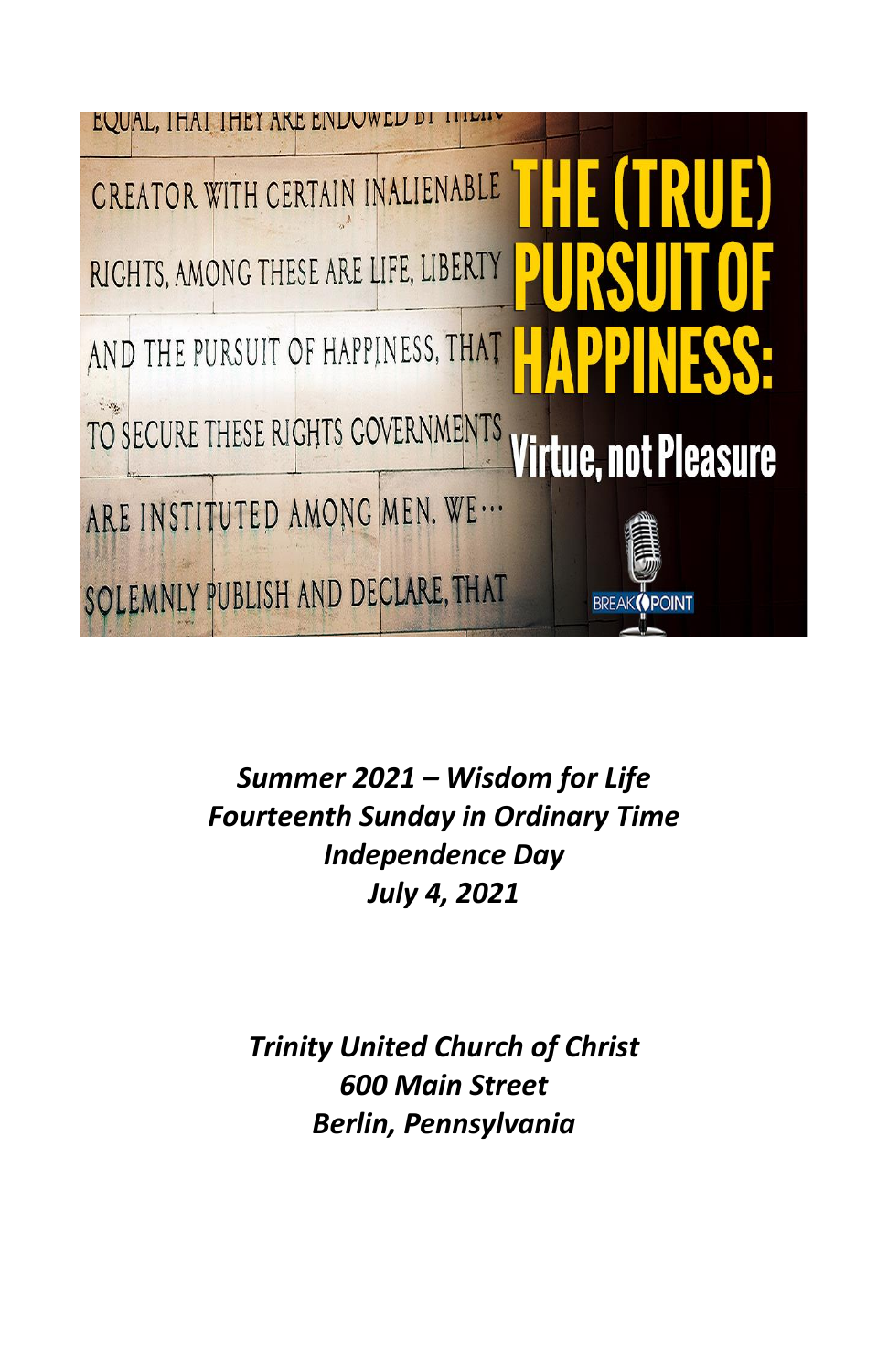## **Prelude** *A Patriotic Celebration*

#### **\*The Doxology**

**\*Invitation to Confession**

---based on 2 Chronicles 7:13-14

**\*Corporate Confession**

O God,

**You have indeed been good to us.**

**You have prospered our land.**

**You have opened Your heart to us in love.**

**You have forgiven our sins and adopted us as Your children.**

**But now our country is in turmoil.**

**We no longer have confidence in our leaders.**

**Our citizens are in revolt.**

**Our men and women are spilling their blood in foreign wars. People are turning away from You and are being ensnared by strange doctrines and godless philosophies.**

**We know that You have not turned away from us.**

**You touch with joy and peace the hearts that are open to You. You stand ready to show Your salvation to all who will trust in You.**

**As we speak to You in faith,**

**You respond in loving concern.**

**You will give us what is good and will prosper us with gifts from Your hand.**

**You are holy and just.**

**You love Your children and will guide them in Your course for their lives.**

**Renew our faith, O God.**

**Forgive us our many failures and infidelities.**

**May our land continue to be a place where we can be free to love and serve you. Amen.**

*---Written by Leslie F. Brandt based on Psalm 85*

**\*Word of Pardon**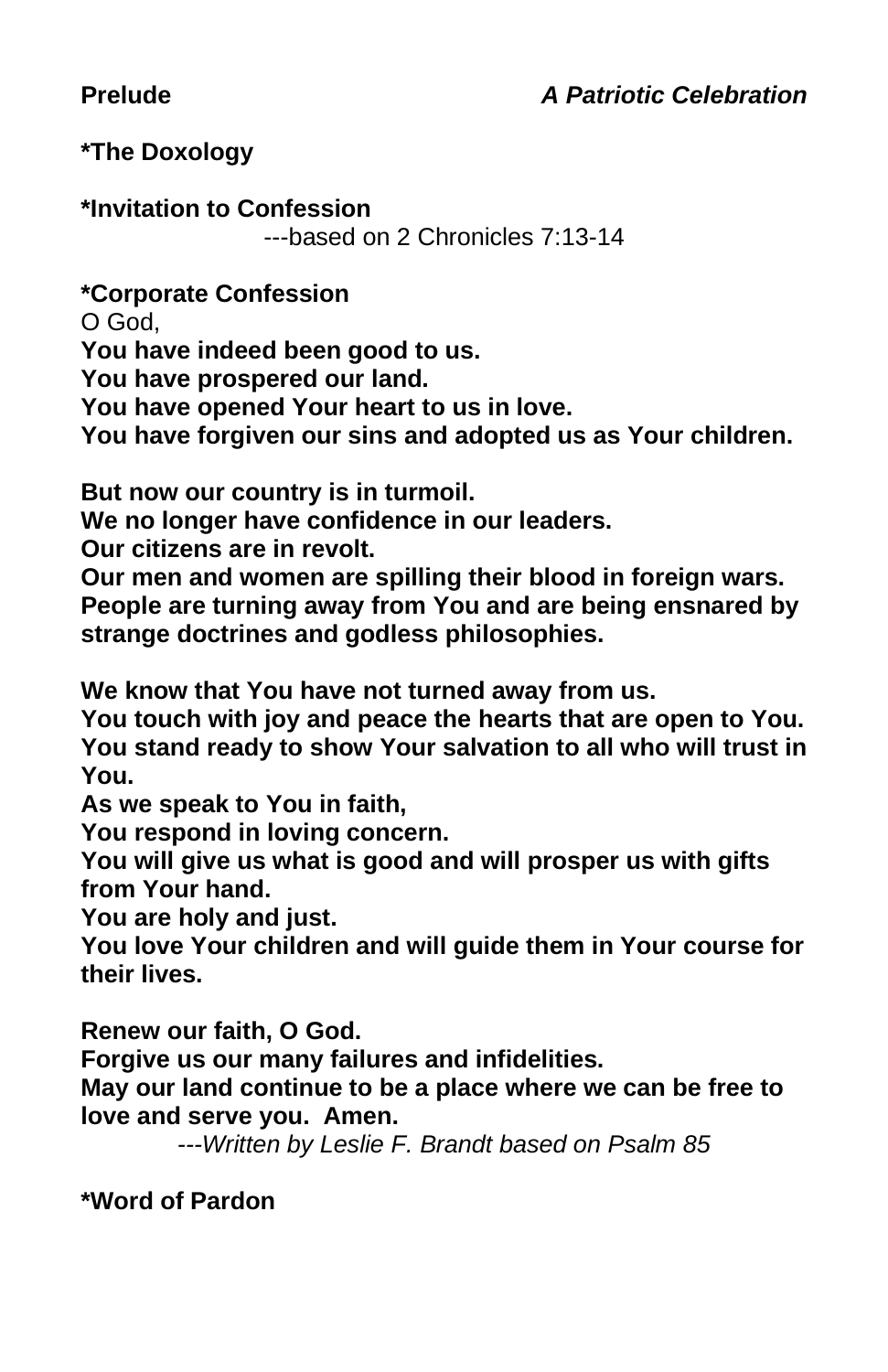#### **\*Patriotic Hymns**

**No. 570 –** *My Country, 'Tis of Thee* [Verses 1 & 4] **No. 572 –** *America, the Beautiful* [Verse 1] **No. 573 –** *God of Our Fathers* [Verses 1 & 4]

#### **Old Testament Lesson**

**<sup>12</sup>** I the Preacher have been king over Israel in Jerusalem. **<sup>13</sup>** And I applied my heart to seek and to search out by wisdom all that is done under heaven. It is an unhappy business that God has given to the children of man to be busy with. **<sup>14</sup>** I have seen everything that is done under the sun, and behold, all is vanity and a striving after wind.<br> $15 \times 10$ 

**<sup>15</sup>** What is crooked cannot be made straight,

and what is lacking cannot be counted.

**<sup>16</sup>** I said in my heart, "I have acquired great wisdom, surpassing all who were over Jerusalem before me, and my heart has had great experience of wisdom and knowledge." **<sup>17</sup>** And I applied my heart to know wisdom and to know madness and folly. I perceived that this also is but a striving after wind.<br><sup>18</sup> Eor in much wisdom is much

**<sup>18</sup>** For in much wisdom is much vexation,

and he who increases knowledge increases sorrow.

## **Pastoral Prayer**

# **Preaching of the Word "PD"** *Life, Liberty and the Pursuit of Happiness!*

**Prayer of Intercession Lord's Prayer** [using **debts** and **debtors**]

# **\*Song of Commitment** *Knowing You*

#### **\*Sung Dismissal and Blessing** *Now Unto Him Who Is Able*

Now unto Him who is able to keep you from falling. To make you stand in His presence blameless and with great joy. To the only God our Savior, Jesus Christ our Lord. Be the glory, and the majesty, dominion, and authority. Both now and forevermore, Amen. **Give Him the glory, and the majesty, dominion, and authority. Both now and forevermore, Amen!**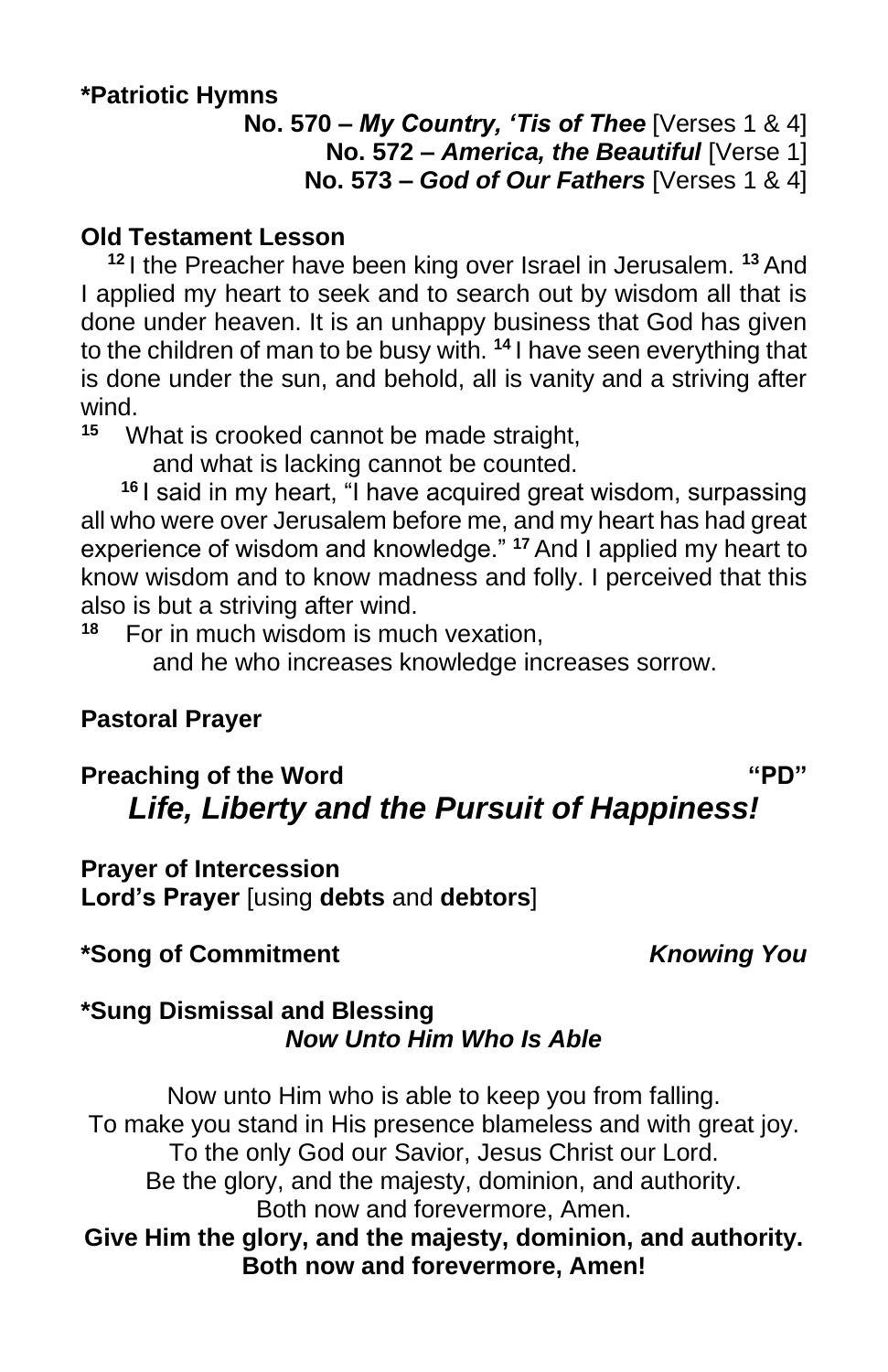#### *+ + + + + + +*

Vacation Bible School will be August 9<sup>th</sup> through Friday August 13<sup>th</sup> here at Trinity. This year we will be exploring the story of "Moses!" Amy Clark and Jean Hart are serving as directors. We are seeking "helpers" to guide students groups, crafts, music, and food! Please offer your talents to make this a memorable event of summer 2021! We missed out on VBS last year due to COVID-19, we feel safe enough to engage with the children this summer.

**Church Picnic –**Church Picnic in the Grove on July 18<sup>th</sup> beginning at 12:30 p.m. We have invited the people of Zion Lutheran to join us so that we might get to know the other congregation that shares our pastor.

**Trinity Celebrates 250 Years** of ministry in 2027. We are starting to think about this celebration and how to commemorate this very special anniversary. Would you be willing to work with a team to create a plan for honoring this anniversary? Speak with Pastor of your interest.

**Parking on Sunday. . .**A gentle reminder, please only park on the lower 4 parking slots in front of the Market on Sunday morning. We appreciate Scott allowing us to park there. The other Sunday when the Market opened many of the slots nearly up to the entrance were filled with cars from Trinity worshippers. We are welcome to use the lot behind the old bank, you may park behind the church, or on Vine and Fletcher Streets.

**JOIN US** as we are guided through the land of the Bible in a video series with renowned teacher and historian Ray Vander Laan. Filmed on location in the Middle East, it transforms your understanding of God and how the land and culture of the Hebrew people shaped their story. The Adult Sunday School class meets immediately following worship service every Sunday at 10:10, during the regular Sunday School time. Tom Calvert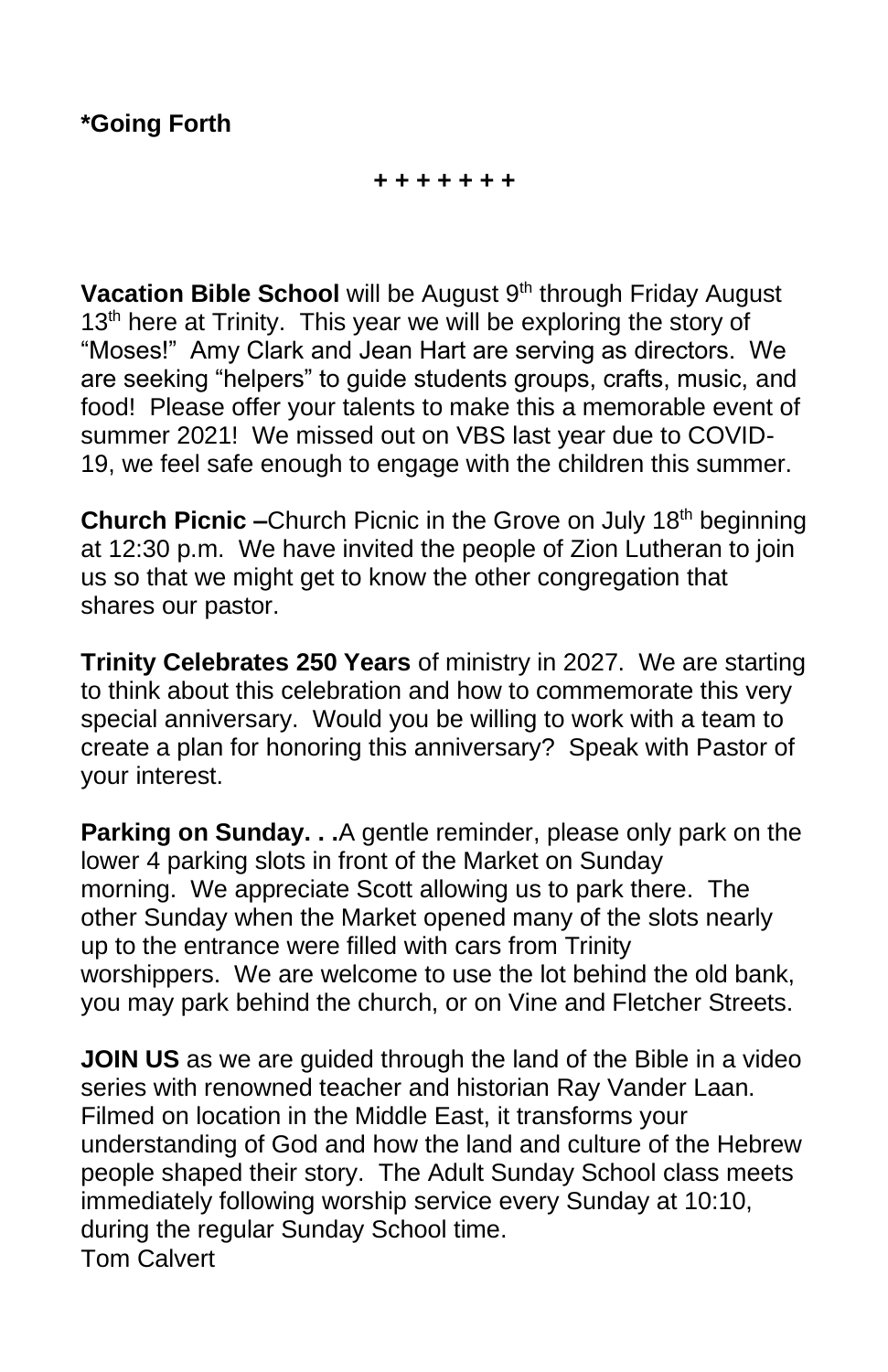#### **Giving From 6/27/2021**

|              | Rec       | <b>Budget</b> | Over/Under |
|--------------|-----------|---------------|------------|
| General      | \$1834.00 | \$2434.93     | $-$600.93$ |
| Ben          | \$99.00   | \$213.46      | $-$114.46$ |
| <b>Maint</b> | \$137.00  | \$163.46      | $-526.46$  |
| <b>Total</b> | \$2070.00 | \$2811.85     | $-5741.85$ |

Benevolence includes Food Pantry of \$20.

#### **Those Remembered in prayer:**

God's guidance and protection for Armed Forces.

#### **Shut Ins:**

Roy Bucher, Helen Diest, Mary Forespring, Cynthia Kelly, Lois Krause, Deb Luteri, Lois Saylor, Dirkje Stellingwerf.

#### **Healing Concerns:**

Mark Amyot, Donnie Baxter, Lindsey Stotler Cioci, Sue Coughenour, Tammy Coughenour, Pam Crooks, John Durst, Susan Durst, Wilma Durst, Jane Fisher, Linda Gallick, Janet Gindlesperger, Kathryn Grimm, Brenda Leister, Larry McCullen, Bayley Mull, Glenda Paul Family, Nancy Schrock, Tyler Seifert, Dwight Smith, Avis Specht, Robin Walker, Heather Weighley, Nancy Weighley, John Will, Karen Will, Eileen LaBute Zeplin, Kimberly Kay Roos Zimmerman

## **The Saints In Action**

Next Sunday – July 11th 9:00 a.m. Worship 10:10 a.m. Sunday School

#### **Last Week's Attendance: 71**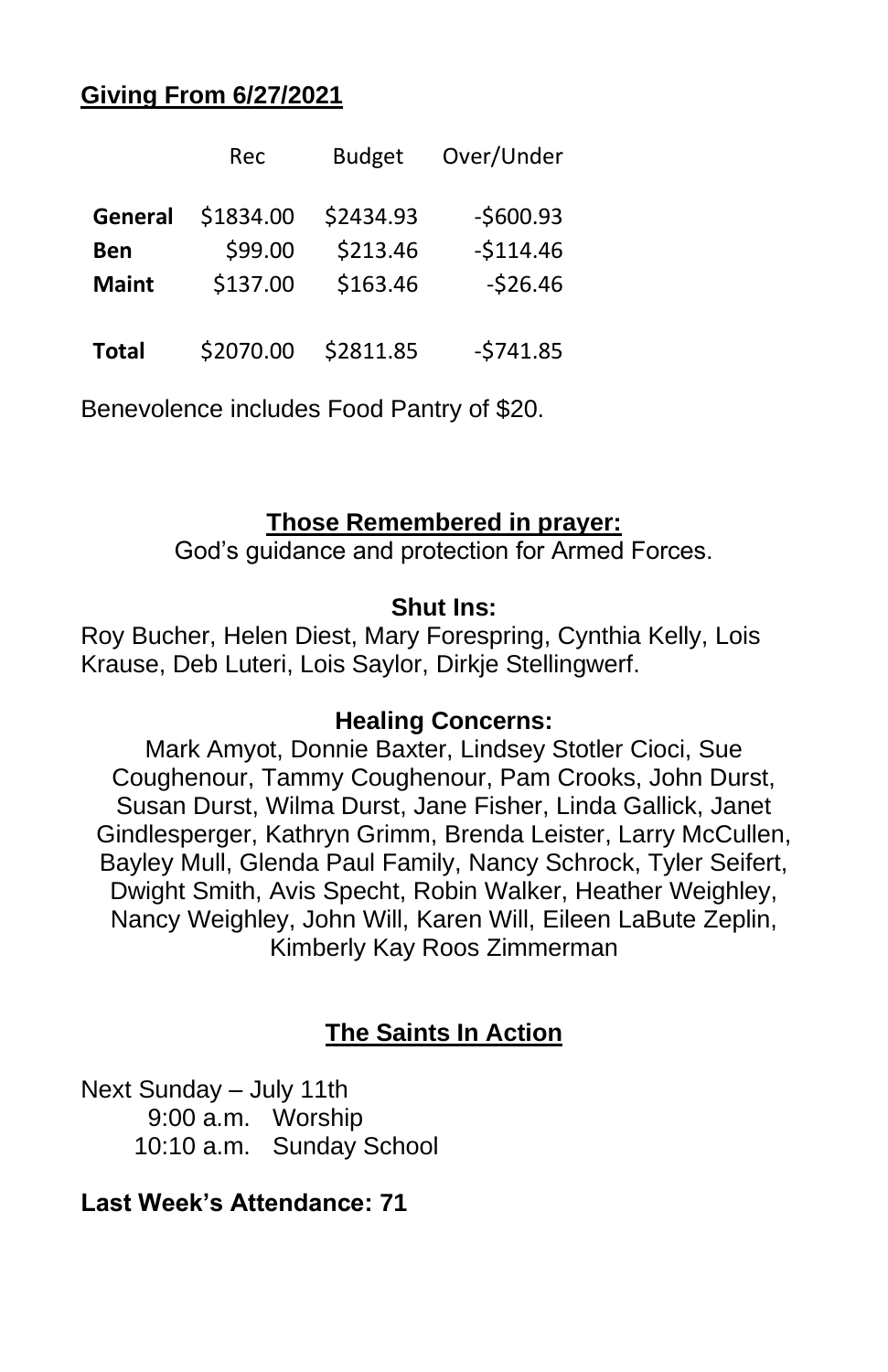Graham Kendrick



CCLI Song #1045238, 1993 Make Way Music, CCLI License #11336142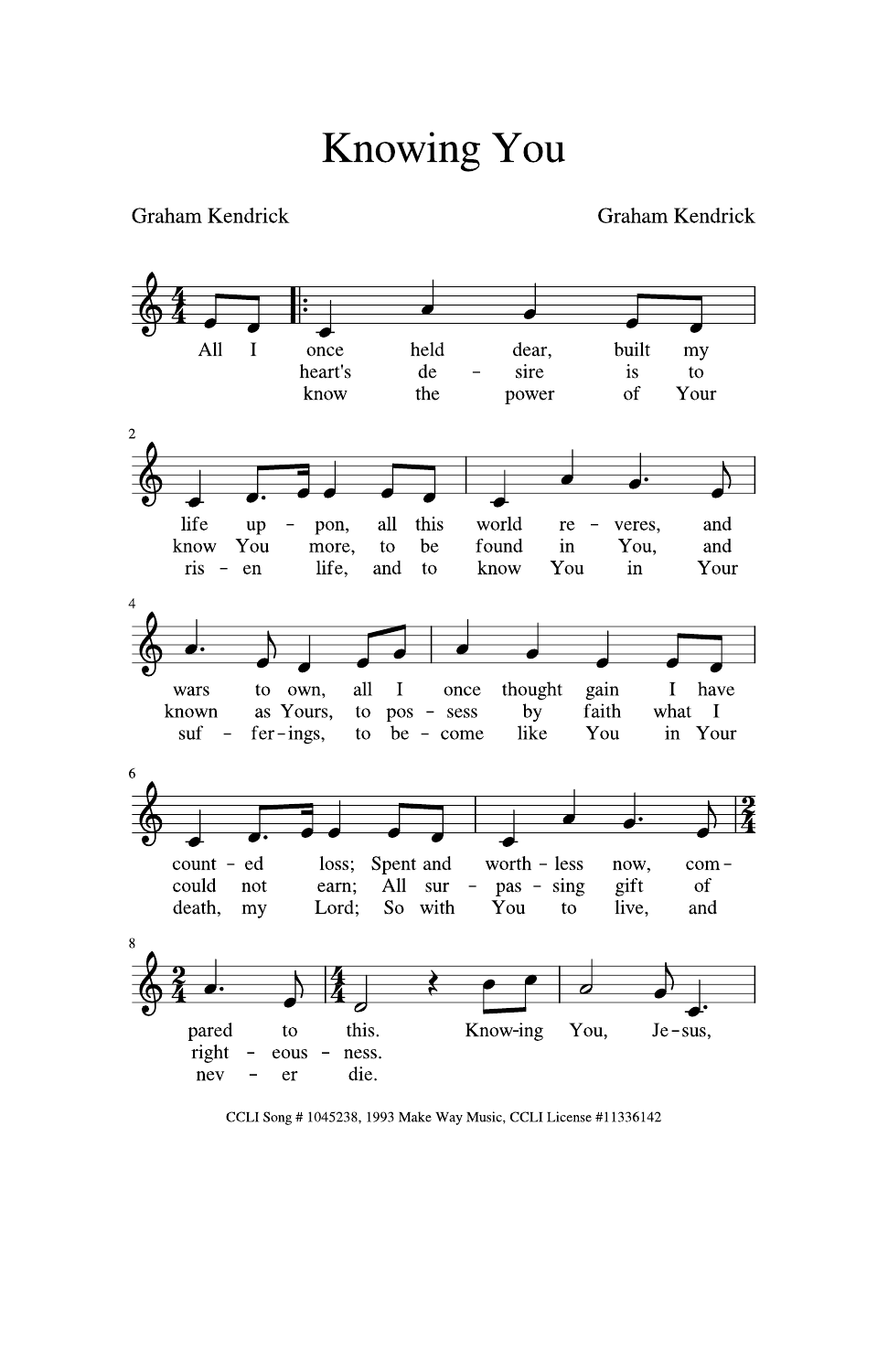

Lord.